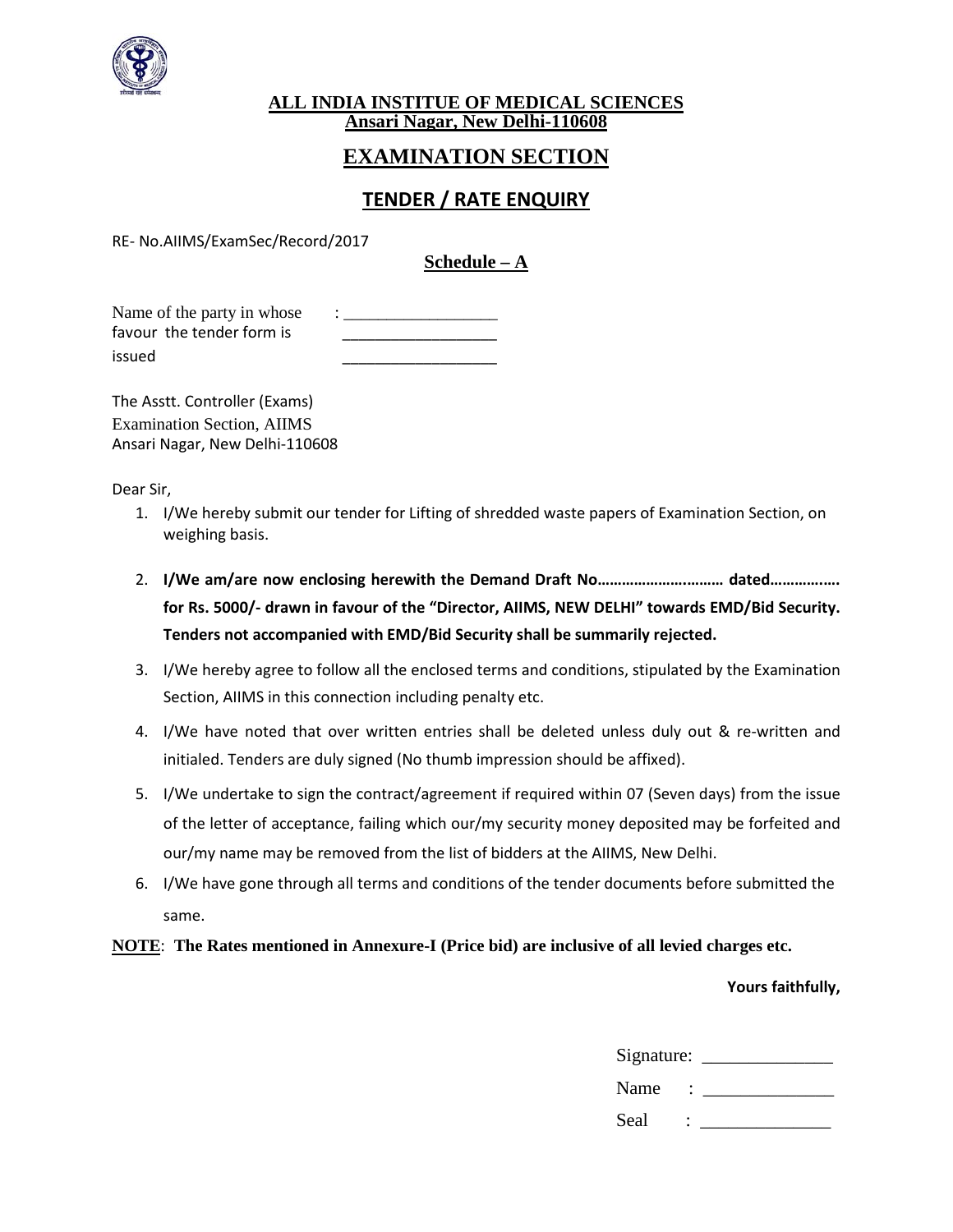

### **ALL INDIA INSTITUE OF MEDICAL SCIENCES Ansari Nagar, New Delhi-110608**

## **EXAMINATION SECTION**

## **GENERAL TERMS & CONDITIONS**

| Ref No.               |                                                              |
|-----------------------|--------------------------------------------------------------|
| Subject               | : Lifting of Shredded Waste Papers of Examination Section on |
|                       | <b>Weighing basis</b>                                        |
| Date of Submission of | : 14/11/2017 up to 12.00 Noon                                |
| Quotation             |                                                              |
| Date of Opening of    | : 14/11/2017 at 3.00 PM                                      |
| Quotation             |                                                              |

- 1. Short Tender is available on www.aiims.edu and www.aiimsexams.org websites and it should be submitted to the Asstt. Controller (Exams), Examination Section, All India Institute of Medical sciences, Ansari Nagar, New Delhi 110608 under one bid system in sealed envelope duly signed schedule A, Terms & Conditions and Annexure-I (Price Bid) failing which the tender shall be rejected. The rate may be quoted only in Annexure-I (Price Bid) failing which the tender (s) will be rejected.
- 2. MIXED QUOTATION WILL NOT BE CONSIDERED FOR ACCEPTANCE. Each bidder should submit separate quotation/tender.

### 3. **TENDER DOCUMENT IS NON-TRANSFERABLE.**

- 4. The bidder should give rates, including taxes if any, and other levied charges etc. Tender not conforming to these requirements shall be rejected and no correspondence will be entertained under whatsoever circumstances.
- 5. The Tender should be submitted in a sealed envelope indicating thereon:

|    | a) Reference no. RE-                                       |                                                                        |
|----|------------------------------------------------------------|------------------------------------------------------------------------|
|    | b) Tender Regarding                                        | : Lifting of Shredded Waste Papers of Examination                      |
|    |                                                            | Section on Weighing Basis.                                             |
| C) | Date of Uploading of short                                 | : 31.10.2017                                                           |
|    | Tender / Rate Enquiry                                      |                                                                        |
|    |                                                            | d) Due date for submission of $\therefore$ 14/11/2017 up to 12.00 Noon |
|    | the Tender                                                 |                                                                        |
|    | e) Due date for tender opening : $14/11/2017$ at 3.00 P.M. |                                                                        |
| f  | Name of the Firm                                           |                                                                        |

\_\_\_\_\_\_\_\_\_\_\_\_\_\_\_\_\_ \_\_\_\_\_\_\_\_\_\_\_\_\_\_\_ \_\_\_\_\_\_\_\_\_\_\_\_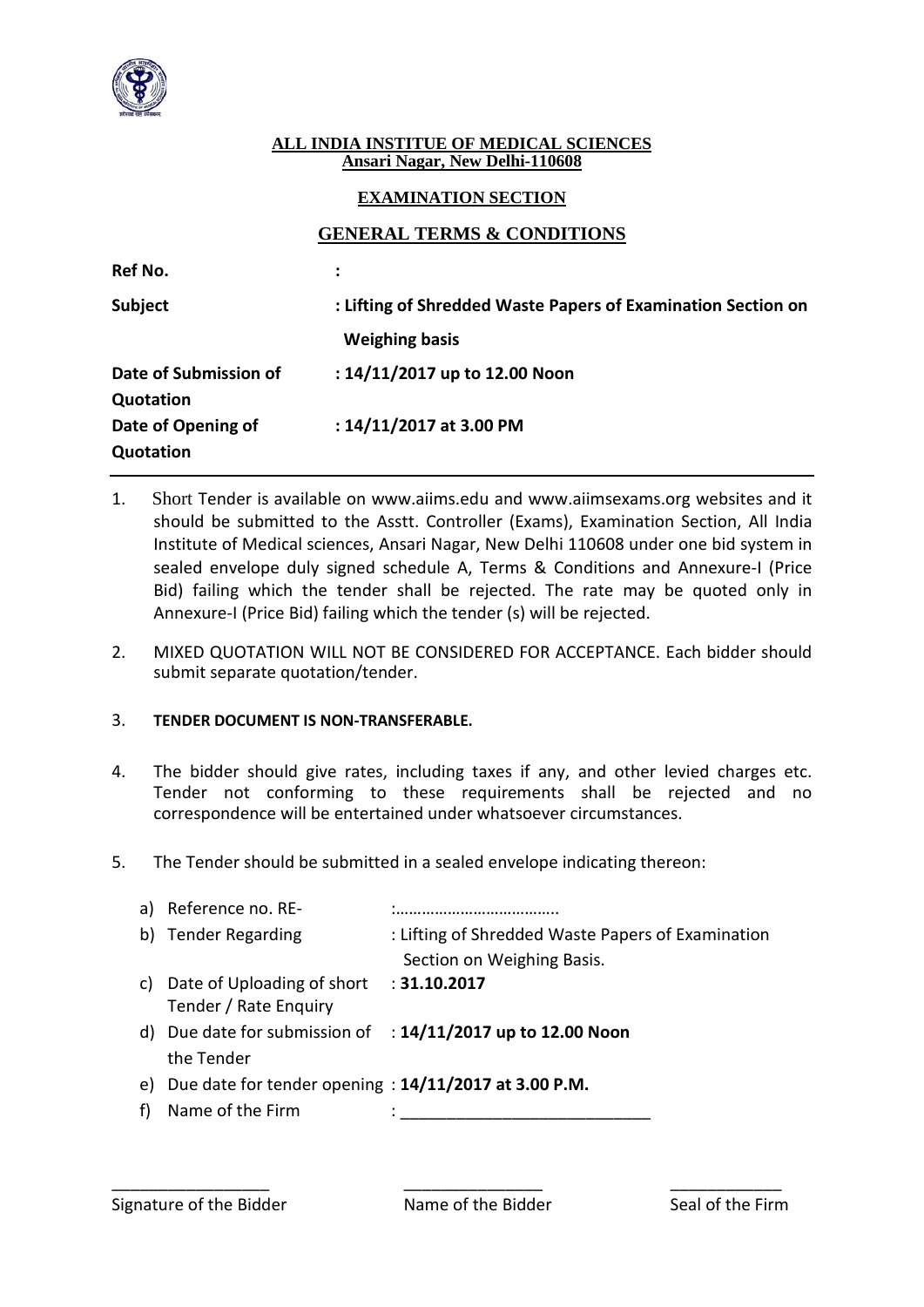

- 6. The tender forms be clearly filled in ink legibly or type written giving full address of the bidder. The bidder should quote in figures as well as in words the rates/amount tendered by the himself. Alterations/overwriting unless legible attested by the Bidder, shall disqualify the Bidder. The tender should be signed by the Bidder himself or his authorized agent or his behalf (Authorization may be enclosed, if applicable).
- 7. The E.M.D. amounting to Rs.5000/- in the form of Demand Draft; forwarding letter undertaking **(schedule-`A`)** with General Terms and Conditions and Price Bid be sealed in one envelope as mentioned in Point No.5 and be submitted before the last date of submission of tender at Examination Section,  $1<sup>st</sup>$  Floor, Convergence Block, AIIMS, Ansari Nagar, New Delhi-110608 failing which the tender shall be rejected.
- 8. The Bidders should take care that the rates and amount are written in such a way that interpolation is not possible no blanks should be left which would otherwise make the tender rejected.
- 9. EACH TENDER SHOULD BE ACCOMPANIED WITH AN EMD/BID SECURITY AMOUNTING TO **Rs.5000/-** (RUPEES FIVE THOUSAND ONLY) IN THE FORM OF DEMAND DRAFT DRAWN IN FAVOUR OF "**DIRECTOR, AIIMS, NEW DELHI**"), AND THE SAME SHOULD BE FROM ANY SCHEDULED BANK FAILING WHICH THE TENDER SHALL NOT BE CONSIDERED FOR ACCEPTANCE AND WILL BE OUTRIGHTLY REJECTED. CHEQUE/FDR IS NOT ACCEPTABLE AT ALL. THE EMD/BID SECURITY DEPOSITED AGAINST OTHER TENDERS CANNOT BE ADJUSTED OR CONSIDERED FOR THIS TENDER. NO INTEREST IS PAYABLE ON EMD/BID SECURITY. THE EMD OF THE SUCCESSFUL FIRM/BIDDER WILL BE RETURNED AFTER LIFTING THE AWARDED ENTIRE LOT IT WILL NOT BE ADJUSTED IN THE BID AMOUNT. HOWEVER, THE EMD OF OTHER UNSUCCESSFUL BIDDER WILL IMMEDIATELY BE RETURNED JUST AFTER AWARDING THE WORK.
- 10. Space should be left clear after lifting their belongings by the approved bidder failing which E.M.D/BID SECURITY will be forfeited.
- 11. Successful Bidder shall have to lift Shredded Waste Papers within Seven (7) working days of the issue of offer letter subject to submission of full payment by the Bidders, during working days (i.e. up to 03.00 p.m.) except Saturday up to 12.00 noon failing which a ground rent @ Rs. 1000/- per day will be charged till the final lifting of the goods by bidder. No shifting will be permitted on Sundays and Govt. Holidays. Selected parties (highest bidder) shall be allowed to lift or load shredded waste papers after weighing the material.
- 12. The successful bidder will weigh the shredded waste papers before the Committee on site at Godown allocated to the Examination Section, AIIMS, New Delhi by Electronic Weighing Machine. It will be arranged by the bidder itself. The Electronic Weighing Machine will be properly checked by the Committee before starting of weighing the material.
- 13. After lifting of material, the bidder will provide two certificates on his Firm Letter Head (1) Receiving Certificate & (2) Pulping Certificates before releasing the EMD.

\_\_\_\_\_\_\_\_\_\_\_\_\_\_\_\_\_ \_\_\_\_\_\_\_\_\_\_\_\_\_\_\_ \_\_\_\_\_\_\_\_\_\_\_\_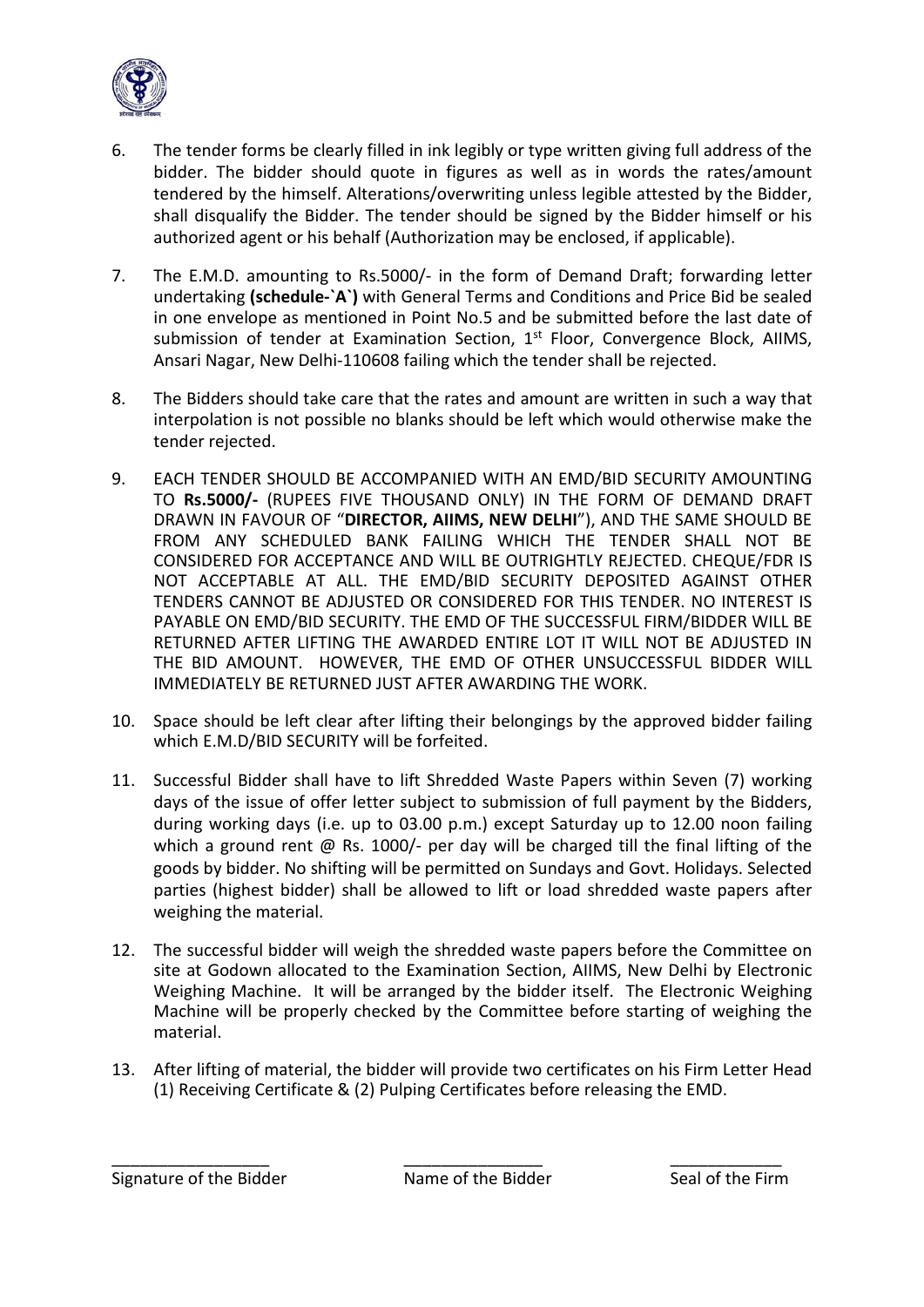

- Force majeure will be accepted on adequate proof thereof.
- 15. The Director, AIIMS, reserves the right to cancel/reject full or any part of the tender, who do not fulfill the conditions stipulated in the tender.
- 16. Bidders submitting tenders would be considered to have considered and accepted all the terms and conditions. No Inquiry verbal or written shall be entertained in r/o acceptance or rejections of the tender.
- 17. Any action on the part of the Bidders to influence anybody in the said Institute will be taken as an offence. He will not be allowed to participate in the tender inquiry and his tender will not be opened.
- 18. The selected Bidders shall have to start lifting of awarded items immediately after weighing and depositing full amount in the Institute failing which the E.M.D. will be forfeited.
- 19. Any damage to the property of the AIIMS if noticed, due to the fault of the successful bidder during lifting the items shall be recovered from the said firm and the decision of the Director, AIIMS, New Delhi shall be binding on the bidder.
- 20. Decision of the Director, AIIMS, New Delhi will be final on all issues/objections, and no inquiry will be entertained after tender opening.
- 21. Inspection of Lifting of Shredded Waste Papers lying in the Godown allocated to Examination Section will be done only by the prospective bidders during office hours upto 13.11.2017 (12.00 Noon).
- 22. Tender by Tele-fax/telegram/fax/e-mail will not be accepted.
- 23. THE BIDDER IS ADVISED TO QUOTE THEIR RATES INCLUSIVE OF ALL TAXES & EXPENSES, AS APPLICABLE IN THE ANNEXURE-I (Price Bid). ALL THE LIABILITIES REGARDING TAXES/LEVIES WILL BE UPON THE SUCCESSESFUL BIDDER ONLY.
- 24. The quoted rates of highest bidder may be utilized other departments of AIIMS with mutual understandings.
- 25. The quoted rates will be applicable for next one year from the date of Issue of Offer Letter.
- 26. Any tenderer/ supplier giving false information shall be disqualified and removed from the list of approved bidder. No business, henceforth, will be done with the firm.
- 27. The courts at Delhi will have the jurisdiction to try any matter, dispute or reference between the parties arising out of the contract. It is specifically agreed that no court outside and other the court shall have jurisdiction in the matter.

Sd/- **Asstt. Controller (Exams)**

Signature of the Bidder Name of the Bidder Seal of the Firm

\_\_\_\_\_\_\_\_\_\_\_\_\_\_\_\_\_ \_\_\_\_\_\_\_\_\_\_\_\_\_\_\_ \_\_\_\_\_\_\_\_\_\_\_\_